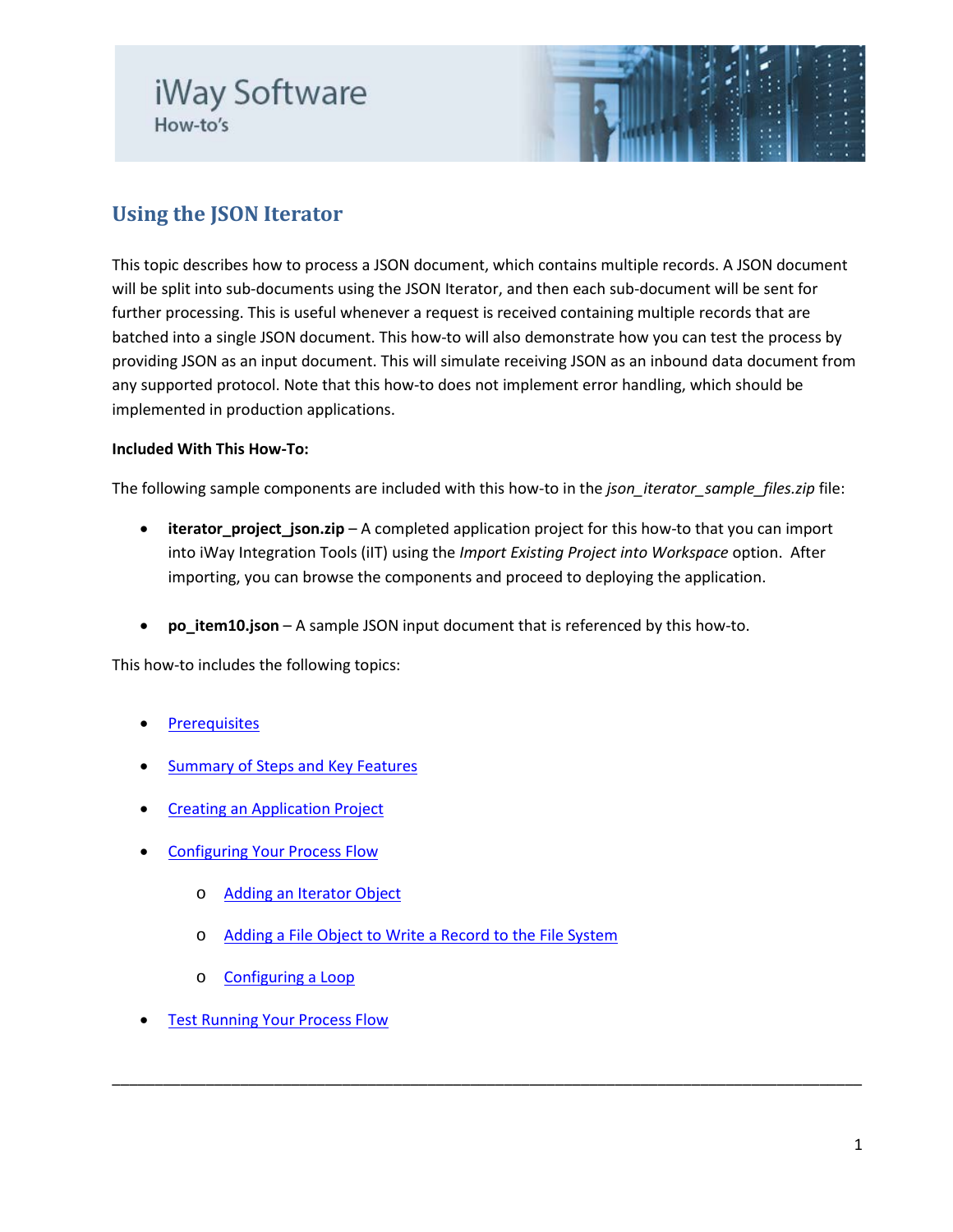### <span id="page-1-0"></span>**Prerequisites**

Before continuing, ensure that the following prerequisites are confirmed.

• **Folder.** The following output folder is predefined for the File listener:

#### C:\temp\out

Ensure that this folder created before proceeding with this how-to. However, you may also define other paths for the output folder when configuring the File listener.

- **JSON File (po\_item10.json).** A sample JSON file containing multiple records, which is provided with this how-to.
- **iWay Service Manager.** A running instance of iWay Service Manager (iSM).

### <span id="page-1-1"></span>**Summary of Steps and Key Features**

This how-to consists of the following steps:

- 1. Creating an application project.
- 2. Creating a process flow, which will take the JSON file, iterate it through each record in the file, and then output it.

The following key features are demonstrated by this how-to:

- JSON Iterator
- File Write Object
- Process Flow Test-Run Operation

### <span id="page-1-2"></span>**Creating an Application Project**

- 1. Open iWay Integration Tools (iIT) and select the default workspace.
- 2. Right-click anywhere within the Application Explorer tab, select *New* from the context menu, and then click *Application Project*, as shown in the following image.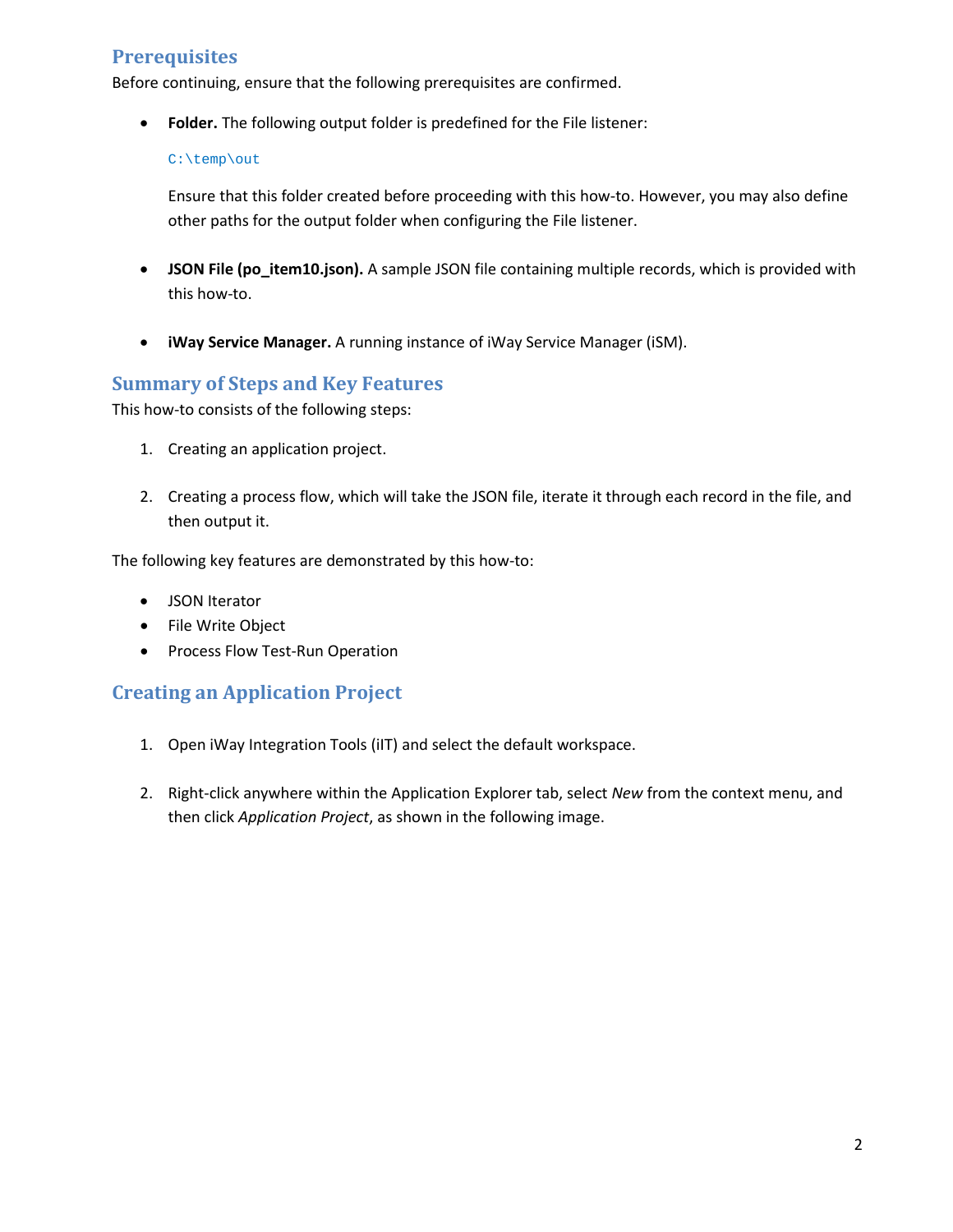| $\blacktriangle$ Application Explorer $\times$ | A iWay Explorer | $\frac{1}{1}$ | $\equiv$<br>$\Box$          |  |
|------------------------------------------------|-----------------|---------------|-----------------------------|--|
|                                                |                 |               | ◆ → @   日乌<br>v             |  |
|                                                | <b>New</b>      | Y.            | <b>Application Project</b>  |  |
| 目                                              | Copy            |               | Project<br>M                |  |
| ß                                              | Paste           |               | API<br>۵                    |  |
| le                                             | Duplicate       |               | 皍<br>Deployment Template    |  |
| Ж                                              | Delete          |               | Channel<br>≡                |  |
| 函                                              | Import          |               | ۰<br>Flow                   |  |
| Ņ,                                             | Export          |               | Æ<br>Transform              |  |
| \$.                                            | Refresh         |               | Ħ<br><b>Register Set</b>    |  |
|                                                |                 |               | a<br>Schema Set             |  |
|                                                |                 |               | fW<br><b>IFL Expression</b> |  |
|                                                |                 |               | Example<br>m                |  |
|                                                |                 |               | $Ctrl + N$<br>Other         |  |

The New Application Project dialog opens, as shown in the following image.

| New Application Project                  |        | × |
|------------------------------------------|--------|---|
| <b>Application Project</b>               |        |   |
| Create a new Application project         |        |   |
|                                          |        |   |
| Project name   iterator_project          |        |   |
| Project location                         |        |   |
| $\boxed{\smash{\triangle} }$ Use default |        |   |
| Directory C:\ilTs\ilT-8.0.0\json         | Browse |   |
| <b>Maven Option</b>                      |        |   |
| Use Maven                                |        |   |
|                                          |        |   |
|                                          |        |   |
|                                          |        |   |
|                                          |        |   |
|                                          |        |   |
|                                          |        |   |
|                                          |        |   |
|                                          |        |   |
| Finish<br>$<$ Back<br>Next >             | Cancel |   |

3. Provide a project name (for example, *iterator\_project*) and then click *Finish*.

A new application is created, containing the required project folder structure, as shown in the following image.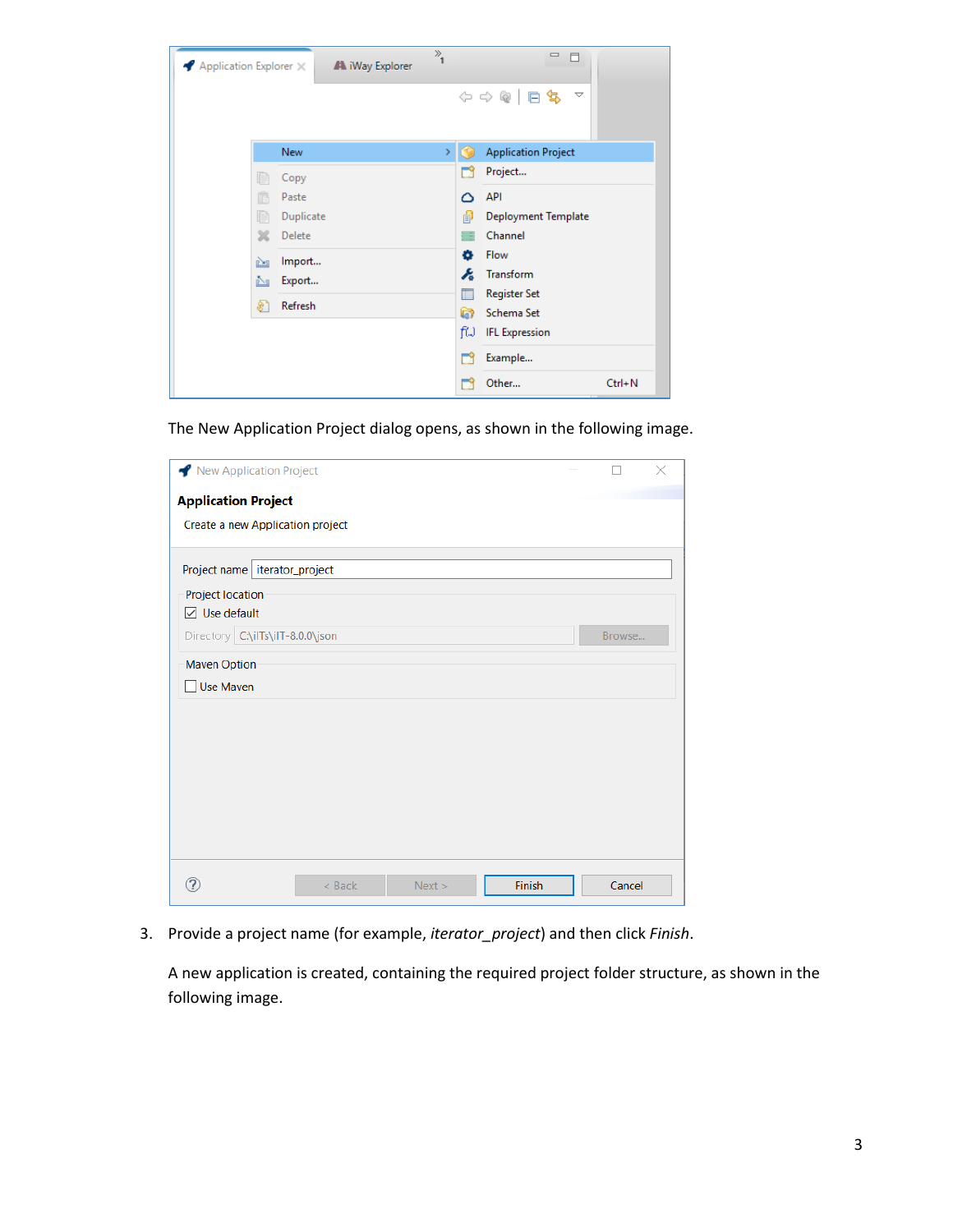

The *bundle* folder is the application package name, which you can rename if required. During deployment, you will be prompted to select the name of the deployed application.

You are now ready to configure your process flow.

### <span id="page-3-0"></span>**Configuring Your Process Flow**

1. Right-click the *Flows* folder, select *New* and then click *Flow*, as shown in the following image.



The General Properties dialog opens, as shown in the following image.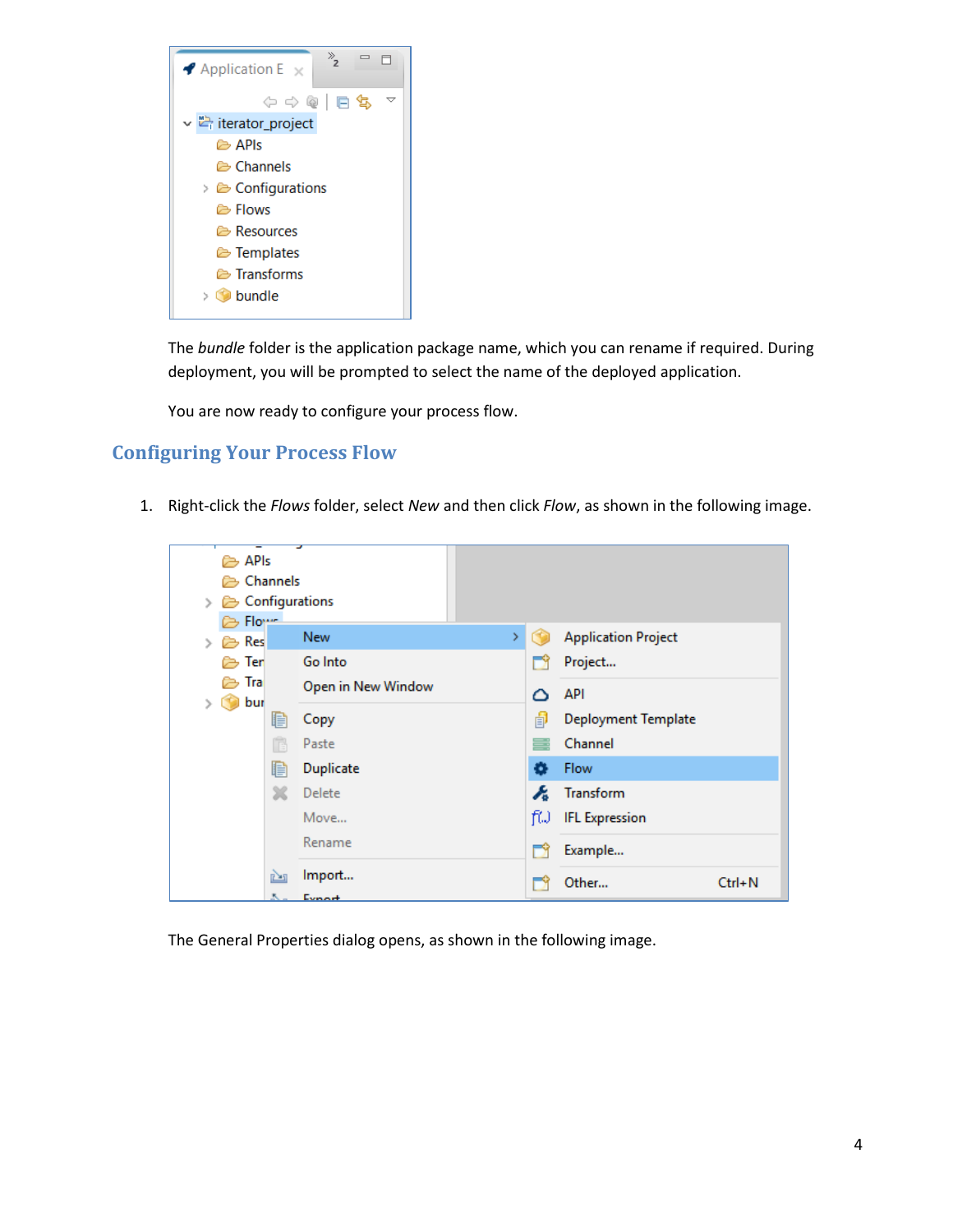| <b>General Properties</b> |                                                                     |  |  |  |
|---------------------------|---------------------------------------------------------------------|--|--|--|
|                           | Please select a project location and choose a name for the new Flow |  |  |  |
|                           |                                                                     |  |  |  |
| Project Folder            | /iterator_project/Flows<br>Browse                                   |  |  |  |
| Name                      | split_json                                                          |  |  |  |
| Description               | Split JSON document into separate records and write to file system  |  |  |  |
|                           | Create in current folder                                            |  |  |  |
|                           | Enable taps                                                         |  |  |  |
|                           | Finish<br>Cancel                                                    |  |  |  |

2. Enter a name for your process flow (for example, *split\_json*), a description (optional), and then click *Finish*.

The process flow (*split\_json)* opens as a new tab in your workspace area where you can start building the application logic for processing data. By default, the process flow consists of a Start and an End object. You can also drag the End object to the right to give yourself more room to work with.



In this how-to, you will configure this process flow to receive a JSON input document containing multiple records. By adding an Iterator to the process flow, you will split the JSON document into many JSON sub-documents for additional processing.

### <span id="page-4-0"></span>**Adding an Iterator Object**

1. From the Palette in the right pane, expand *Flow Control* and drag the *Iterator* object onto the line between the Start and End objects in your workspace area.

When the solid connector line between the objects changes to a dashed orange line, release the Iterator object, as shown in the following image.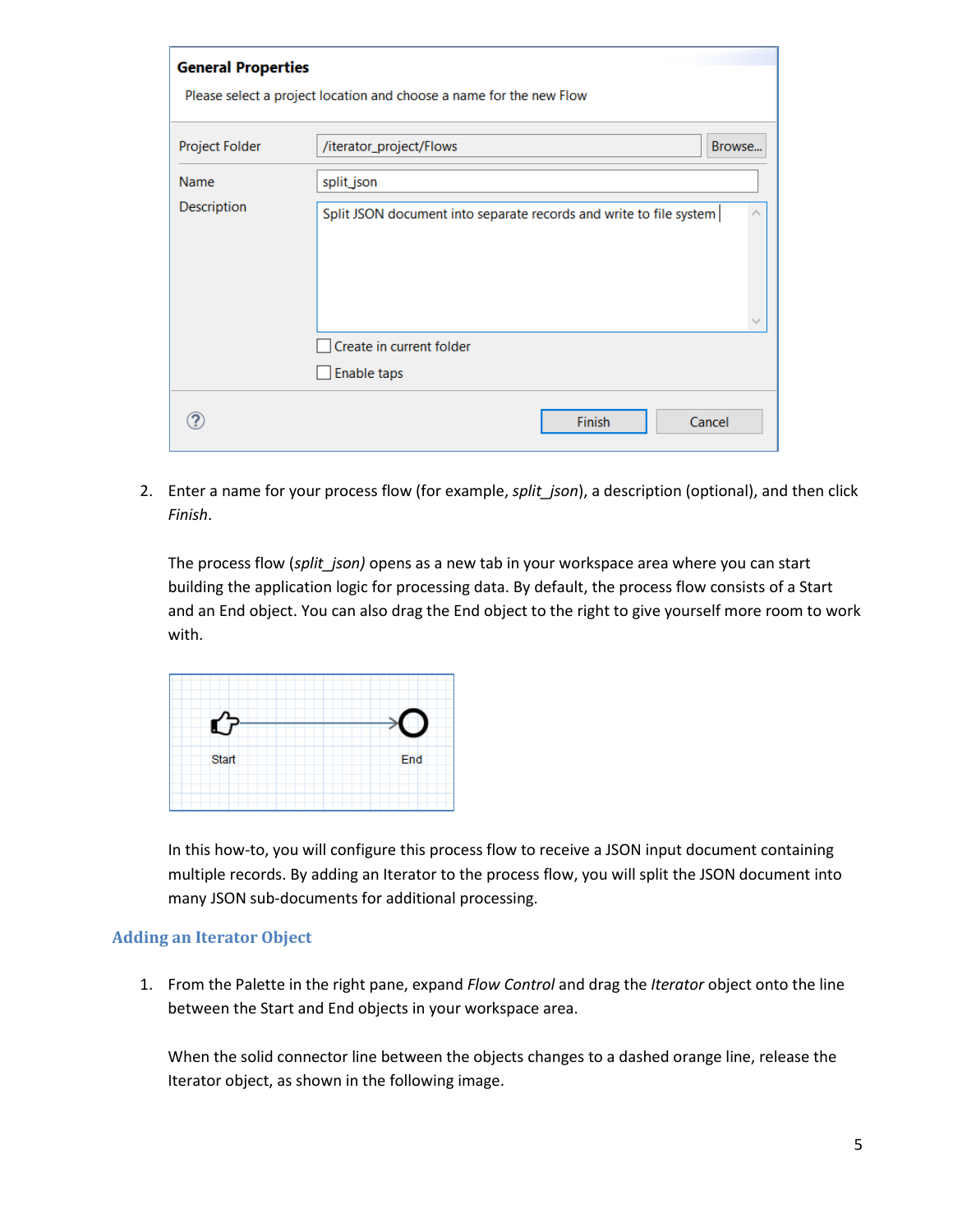

You can also drag the Iterator object onto any location in the process flow designer to be configured and then recreate the connector line relationships as required.

Once the Iterator object is added to the process flow, the corresponding configuration properties for this object are available in the Properties tab.

- ଫ 12 **Start** End **Iterator**  $\blacksquare$  Properties  $\times$ <sup>O</sup> Error Log **□** Console <sup>2</sup> Problems **Configuration Iterator Object** Debug General **Select Action:** iterate over each line iterate over sibling documents iterate over XML iterate using a counter iterate using a while condition
- 2. From the Select Action drop-down list, select *Iterate over JSON*, as shown in the following image.

A list of configuration properties for this action is provided. The only required property is *Query*, which specifies what to use for parsing out the records.

- 3. Enter the following value in the Path Expression field:
	- \$[\*]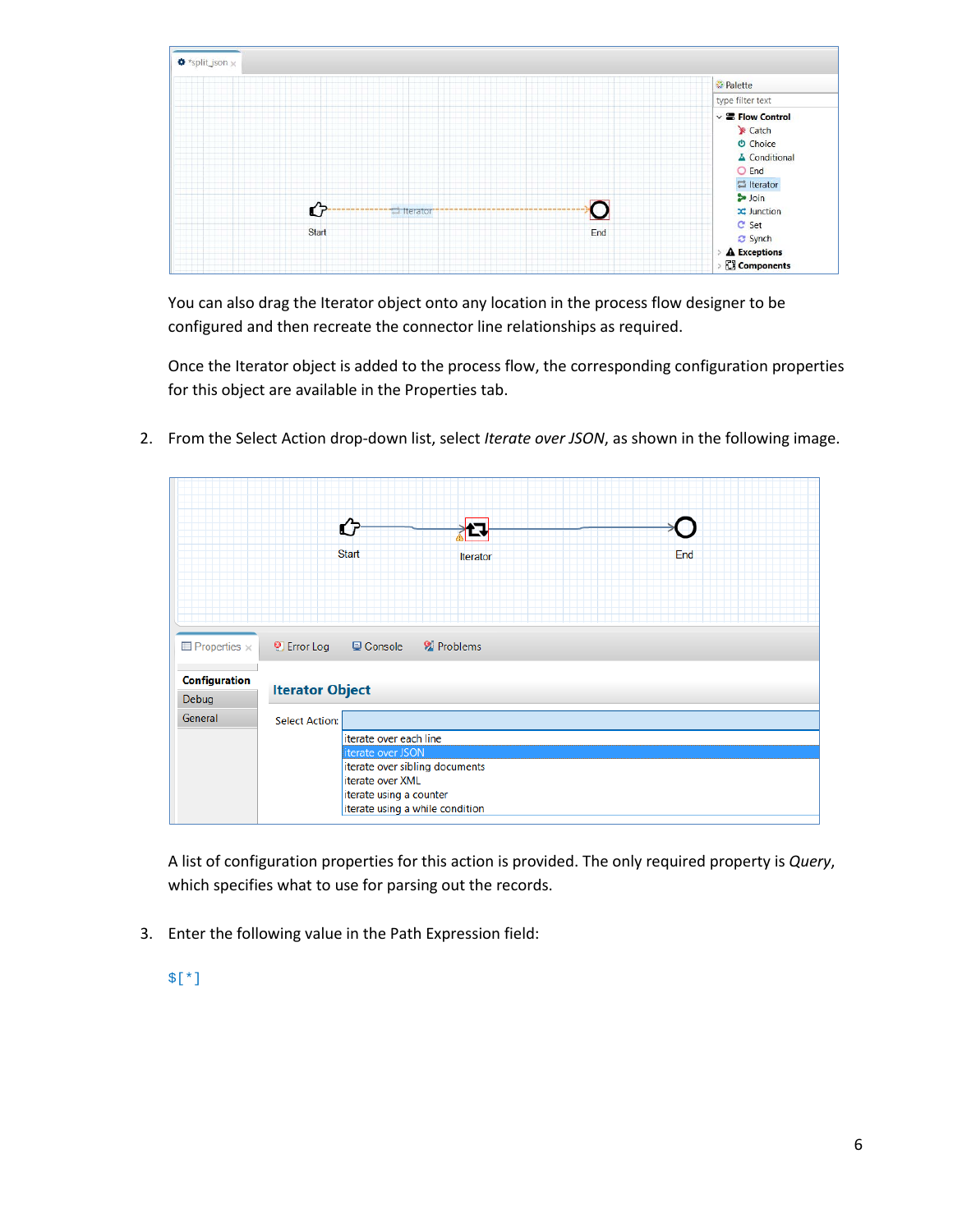| $\Box$ Properties $\times$ | <sup>2</sup> Problems<br>$\Theta$ Error Log<br>Console | FR V. H.     |
|----------------------------|--------------------------------------------------------|--------------|
| Configuration<br>Debug     | <b>Iterator Object</b>                                 |              |
| General                    | Select Action: iterate over JSON                       | $\checkmark$ |
|                            | - Query                                                |              |
|                            | Path Expression: \$[*]<br>Post Action                  | $\sim$ $-$   |

You are now ready to specify the next step for each record to take. This can be anything based on the application requirements, such as executing a REST call, performing further transformations, or validations, and so on. For this how-to, you will write out each record to the file system.

### <span id="page-6-0"></span>**Adding a File Object to Write a Record to the File System**

1. From the Palette in the right pane, expand *Connectors* and drag the *File* object onto the line between the Iterator and End objects in your workspace area.

The File object is added to your process flow, as shown in the following image.



2. From the Select Action drop-down list, select *write a file,* as shown in the following image.

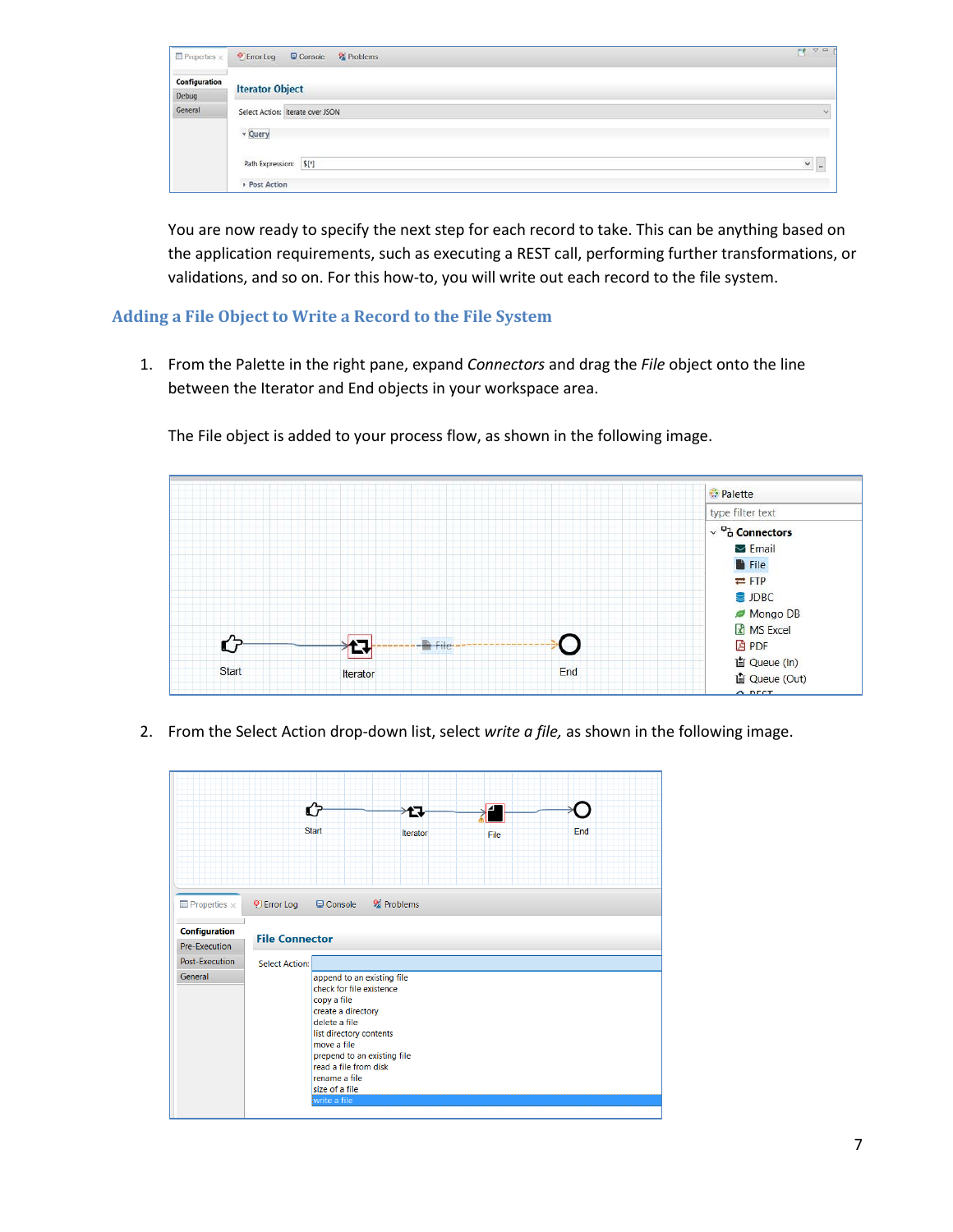A list of configuration properties for this action is provided. The only two required parameters are for the definition of the output location and the file name to use.

3. Provide the following parameter values under the Target category.

| <b>Parameter</b> | <b>Value</b>  |  |
|------------------|---------------|--|
| Directory        | c:\temp\out   |  |
| File Name        | record #.json |  |



You are now ready to configure a loop from the File object, which writes single records to the file system, back to the Iterator.

### <span id="page-7-0"></span>**Configuring a Loop**

1. Hover your mouse pointer over the File object.

A set of options is displayed.

2. Select and drag the *Create loop* operation to the Iterator object.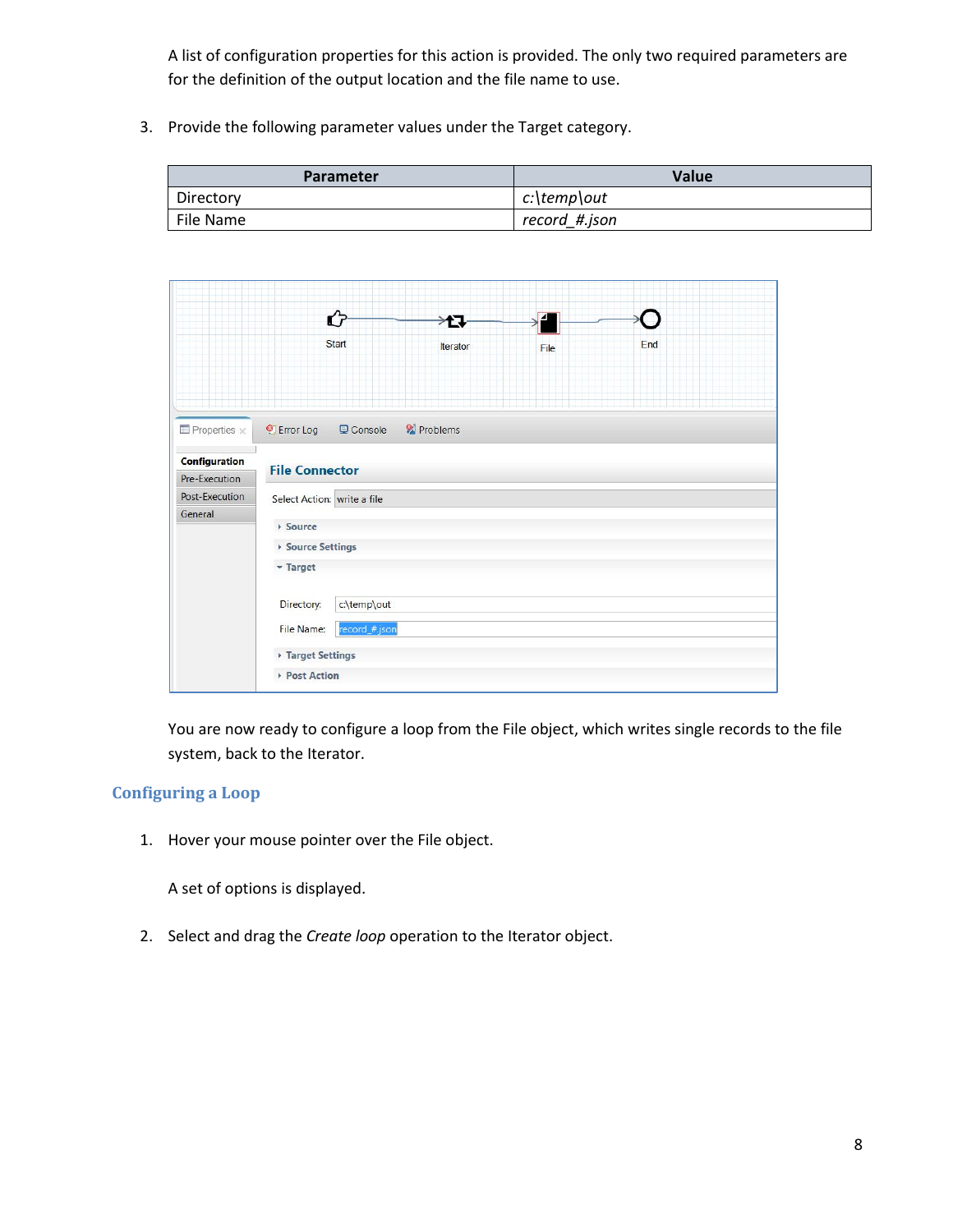

3. When a dashed orange line forms on the Iterator object, release the *Create loop* operation.

The loop relationship will be created, as shown in the following image.



The default loop connector line is drawn to save space for complex process flows with many objects.

You can move the loop connector line accordingly for clarity or re-draw it, as shown in the following image.



4. Save your work by clicking on the multi-disk icon which saves all the components.

You are now ready to test the process flow.

### <span id="page-8-0"></span>**Test Running Your Process Flow**

This test run will simulate receiving a JSON batch document from an external source and processing this document. In an actual application, you would associate this process flow as the route of an inbound listener or call it as an API.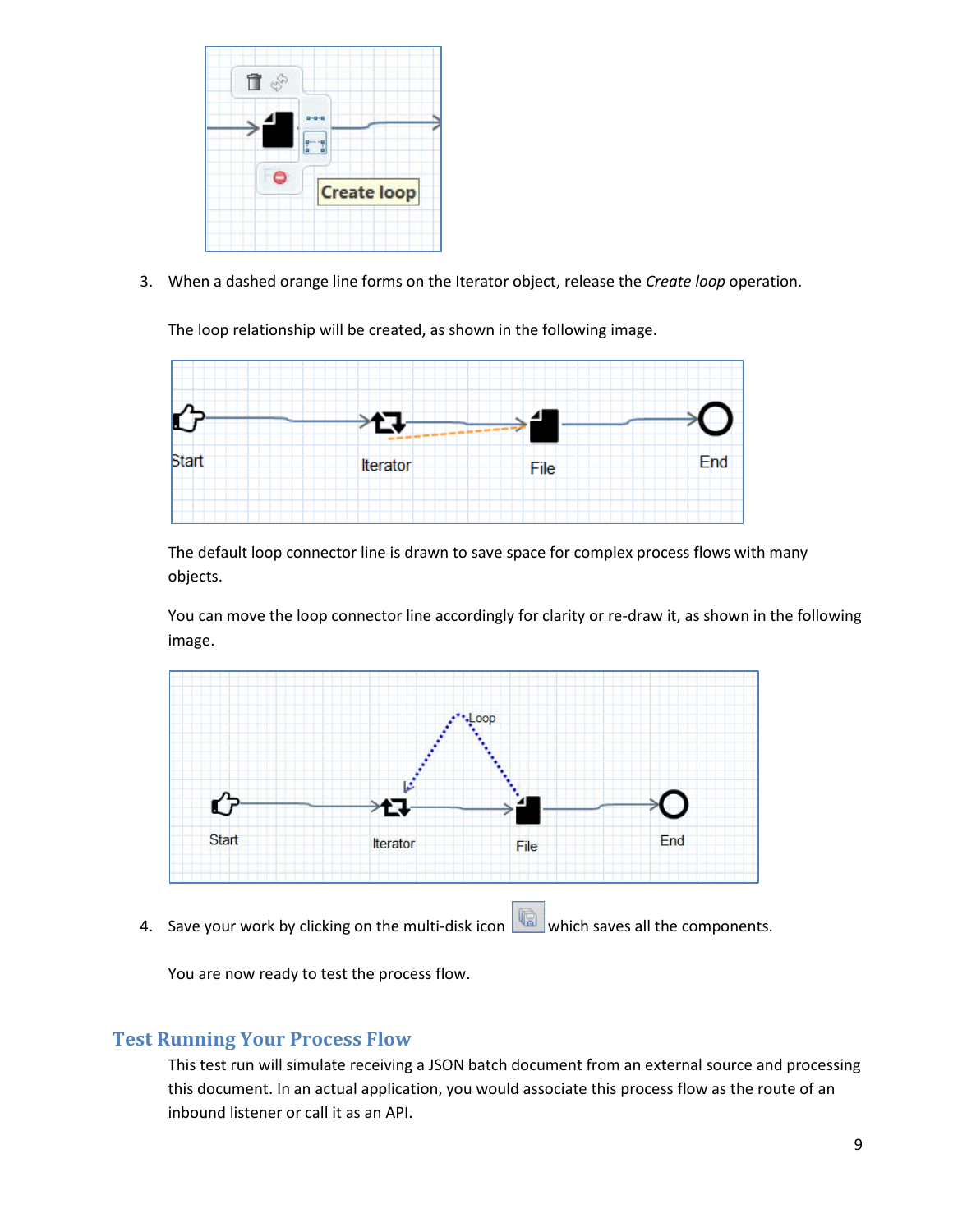1. Right-click the *split\_json* process flow under the project, select *Run As*, and then click *Flow* from the context menu, as shown in the following image.



The Edit configuration dialog opens, where you must specify values for the configuration parameters that will be used to test run the process flow.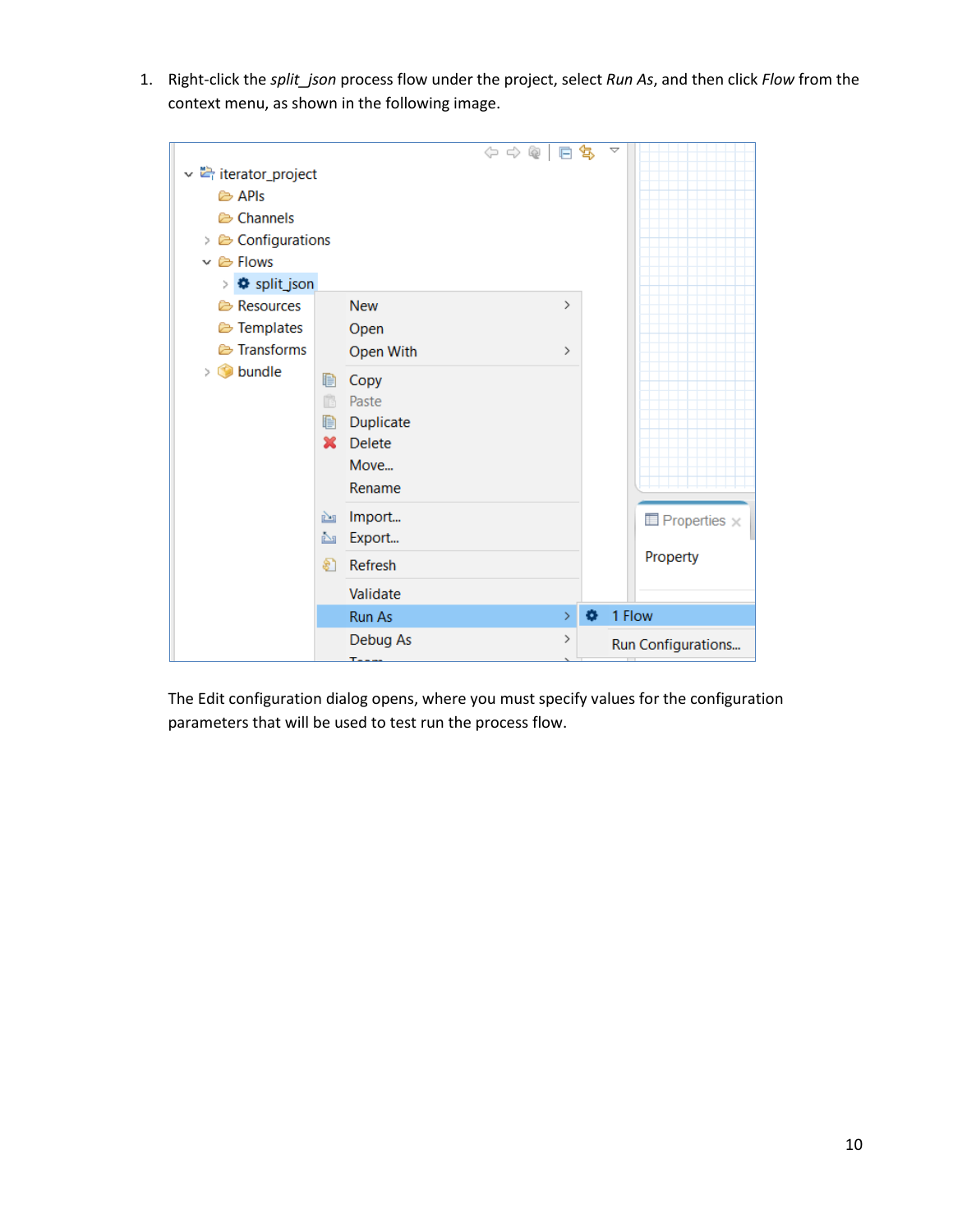| Edit Configuration         |                                             |        |                           |
|----------------------------|---------------------------------------------|--------|---------------------------|
|                            | <b>Edit configuration and launch.</b>       |        |                           |
| Name: split_json           |                                             |        |                           |
|                            | Main Test Server Parameters Runtime Options |        |                           |
| Flow:                      |                                             |        |                           |
|                            | /iterator_project/Flows/split_json.iwp      |        | Browse                    |
| <b>Input Document:</b>     |                                             |        |                           |
|                            | /iterator_project/Resources/po_item10.json  |        | Import<br>                |
|                            |                                             |        |                           |
|                            |                                             |        |                           |
|                            | Cp1252                                      |        |                           |
| Encoding:                  |                                             |        |                           |
|                            | Content-Type: application/json              |        |                           |
| <b>Server Environment:</b> |                                             |        |                           |
| URL:                       | http://localhost:9000                       |        |                           |
| User Name:   iway          |                                             |        |                           |
| Password:                  |                                             |        |                           |
| ◯ Use test server          |                                             |        |                           |
|                            | $\bigcirc$ Use existing configuration:      |        | <b>Get Configurations</b> |
|                            |                                             |        |                           |
|                            | Keystore and Truststore:<br><b>None</b>     |        |                           |
| Keystore:                  |                                             |        |                           |
| Truststore: None           |                                             |        |                           |
|                            |                                             | Revert | Apply                     |
|                            |                                             |        |                           |

2. Specify values for the parameters, as described in the following table.

| <b>Parameter</b> | <b>Value/Action</b>                                                                                                                                                    |
|------------------|------------------------------------------------------------------------------------------------------------------------------------------------------------------------|
| Input Document   | Delete the default xml data that is displayed in<br>the field.                                                                                                         |
|                  | Click <i>Import</i> , navigate to the location where the<br>po item10.json sample JSON document is<br>located, and save it into the Resources folder<br>when prompted. |
| Content-Type     | Select application/json from the drop-down list.                                                                                                                       |
| User Name        | iway (default user name)                                                                                                                                               |
| Password         | <i>iway</i> (default password)                                                                                                                                         |

3. Click *Run*.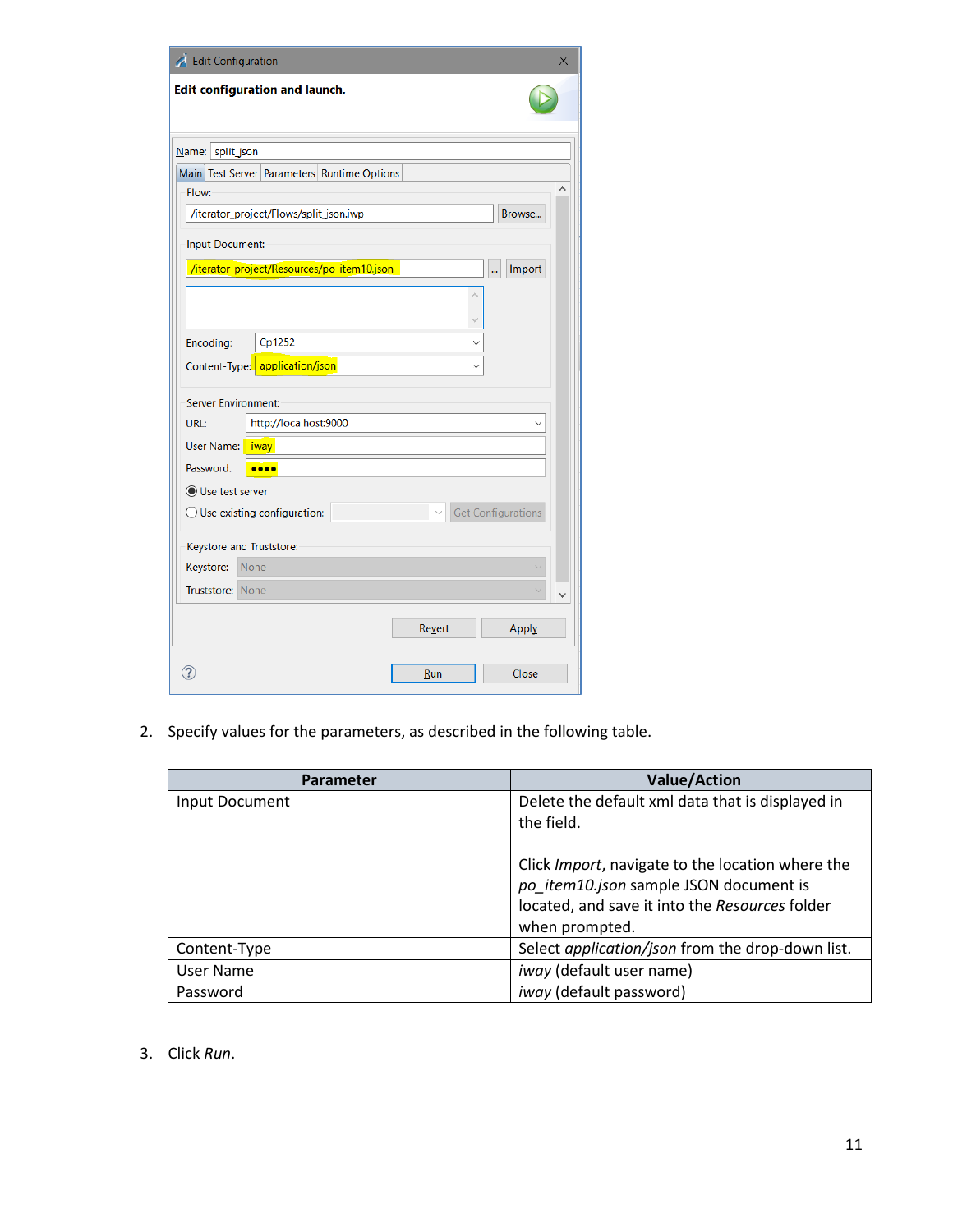This action will create and start a test server where the process flow will be executed using the provided input document. You can also test against an existing application or provide definitions for a test server to be created.

The test run process will take about a minute, as a new server instance must be started for the test environment.



Upon successful startup, the *Test run result selection* dialog opens, as shown in the following image.

Clicking the Start object in the process flow allows you to view the actual input document in the right pane.

Clicking the End object allows you to view the status response and the count of the iterators, which should be equal to 10, as shown in the following image.



4. In your file system, navigate to the following directory:

#### C:\temp\out

This is the location where the 10 individual records (sub-documents) from the original input JSON batch document are now written, as shown in the following image.